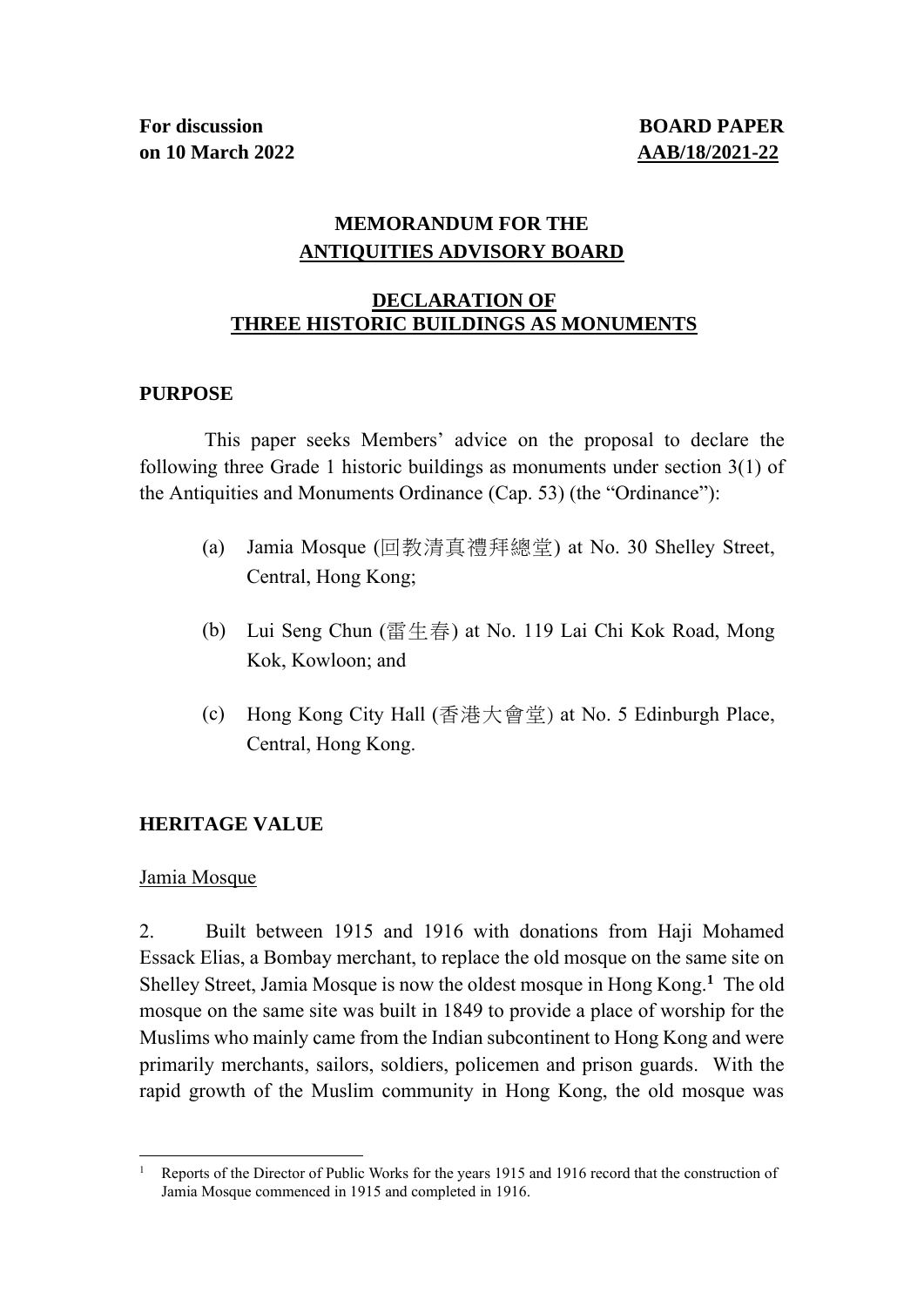subsequently demolished and replaced by Jamia Mosque which could accommodate a congregation of around 400 people.

3. Jamia Mosque is constructed in concrete and bricks with an elongated rectangular plan built along an east-west axis, with its entrance at the east and the *Qibla* wall at the west facing the Holy Kaaba in Makkah, Saudi Arabia which is the birth place of Holy Prophet Muhammad. Rich Islamic mosque architectural features can be seen at Jamia Mosque, such as the minaret crowned by a dome decorated with finial, the pointed multifoil archways at the entrance portico and doorways, the pointed arches above the coloured glazed windows, the octagonal dome at the center of the prayer hall, the *mihrab* on the *Qibla* wall and the *Kufic* calligraphic motifs on the walls. Jamia Mosque is significant in witnessing the growth of the Muslim community in Hong Kong and it remains as an important place of worship and gathering for the Muslims in Hong Kong.

# Lui Seng Chun

4. Lui Seng Chun is a four-storey *tong lau* (唐樓) (literally meaning Chinese-style building, the local term for Hong Kong shophouse typology) located on a triangular site in Mong Kok, Kowloon. It was built in 1931 and owned by Lui Leung (雷亮, 1863-1944), one of the founders of The Kowloon Motor Bus Company (1933) Limited. The Lui family ran a Chinese medicine shop on the ground floor and lived on the upper floors. The medicine shop was closed a few years after Lui Leung passed away in 1944. In 2003, the Lui family donated the building to the Hong Kong Government for preservation. The donation is unprecedented in Hong Kong.

5. Lui Seng Chun was designed by W. H. Bourne. It is a building of neoclassical style that mixed with Art Deco elements by sweeping horizontal lines and robust classical elements. Its main front elevation is in a curved design.

6. Lui Seng Chun has been revitalised as a Chinese medicine and healthcare center and operated by the Hong Kong Baptist University since 2012. Apart from resuming the original function of Lui Seng Chun as a medical-related facility, the original architectural form and elements like granite columns, terrazzo exterior wall, flooring tiles, and staircase are well preserved. Lui Seng Chun is a testimony to the history of a well-respected family, including the economic activities of their Chinese medicine shop around the Second World War.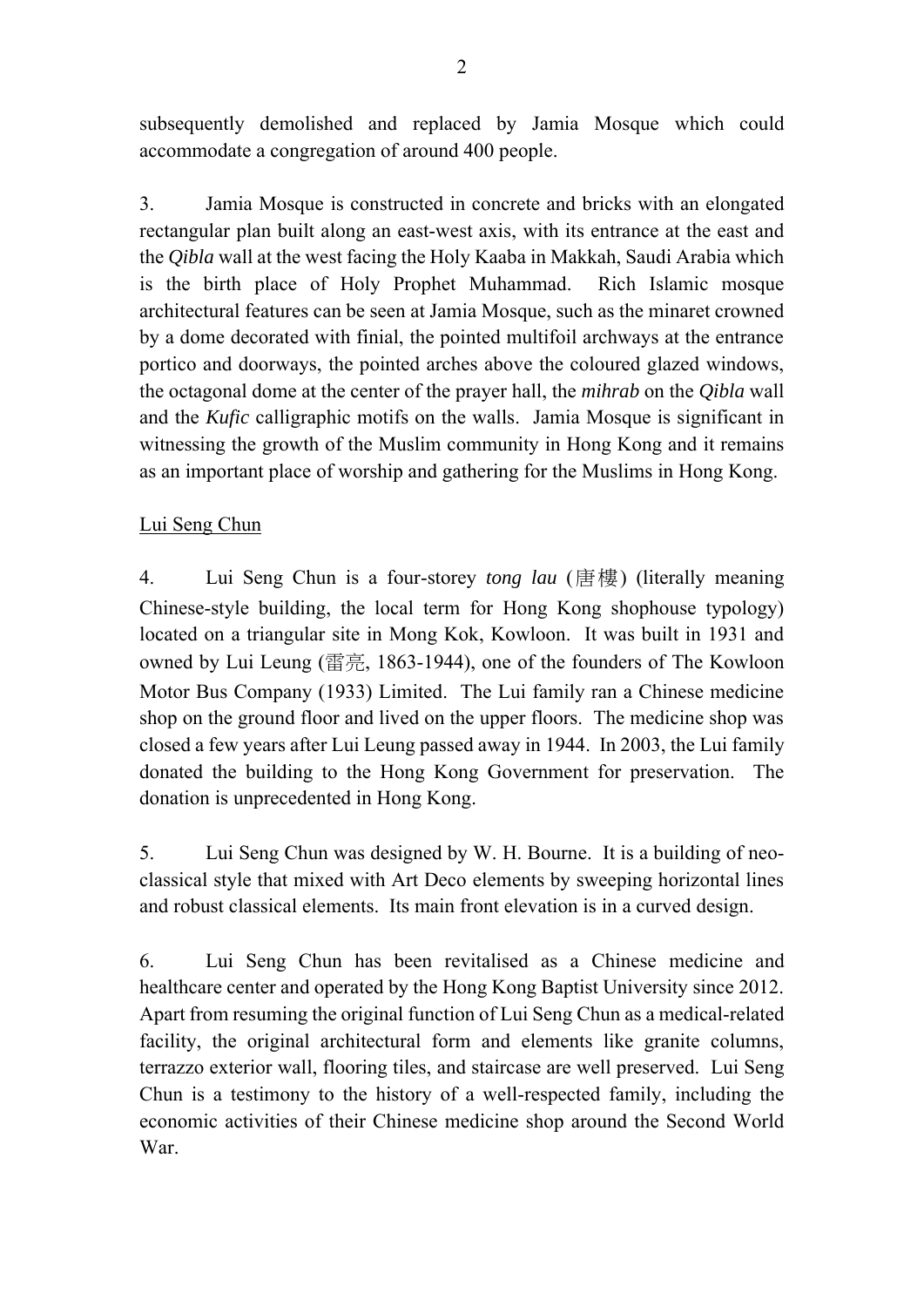## Hong Kong City Hall

7. The Hong Kong City Hall ("City Hall") located at the Edinburgh Place is the second city hall in Hong Kong. It was officially opened by Governor Sir Robert Black on 2 March 1962. Since its opening, the City Hall which is the first multi-purpose cultural complex for all citizens in Hong Kong, has been a venue for many historical events like the inauguration ceremonies of five governors of Hong Kong, a cradle for local performers and a testimony for witnessing the arts and cultural development of Hong Kong. Besides, it also testifies the unprecedented commitment of the Government to undertake the responsibility of enriching the cultural lives and improving the living standards of citizens by creating a hub of cultural activities and municipal services.

8. The City Hall is an outstanding example of Modernist architecture which adopts a modest design that focuses on fulfilling the functions of the building. It comprises the Low Block, the Memorial Garden and the High Block which are well-connected through a covered walkway. The Low Block houses a concert hall, a theatre and an exhibition gallery while the High Block houses a marriage registry, a public library and a recital hall. The Memorial Garden and the 12 sided Memorial Shrine located at the center of garden are dedicated to the soldiers and citizens who sacrificed their lives in defending Hong Kong in the Second World War. Located at the harbour front, the architects ensured all facilities, except the enclosed auditoria, have sea views and thus created a sense of unlimited space. The City Hall is a rare and significant example of Modernist architecture, which sets an architectural trend in Hong Kong and has become a landmark design for Hong Kong architecture.

9. Lui Seng Chun and City Hall are situated on government land whereas Jamia Mosque is on private lot. The appraisals and photographs of the three historic buildings are at **Annexes A to F**.

## **GRADING AND DECLARATION**

10. In recognition of their heritage values, the Board accorded Grade 1 status to Lui Seng Chun and City Hall on 18 December 2009 and to Jamia Mosque on 17 May 2010.

11. At the meeting on 26 November 2008, the Board endorsed the establishment of formal relationship between the statutory monument declaration system and the administrative grading system for historic buildings.